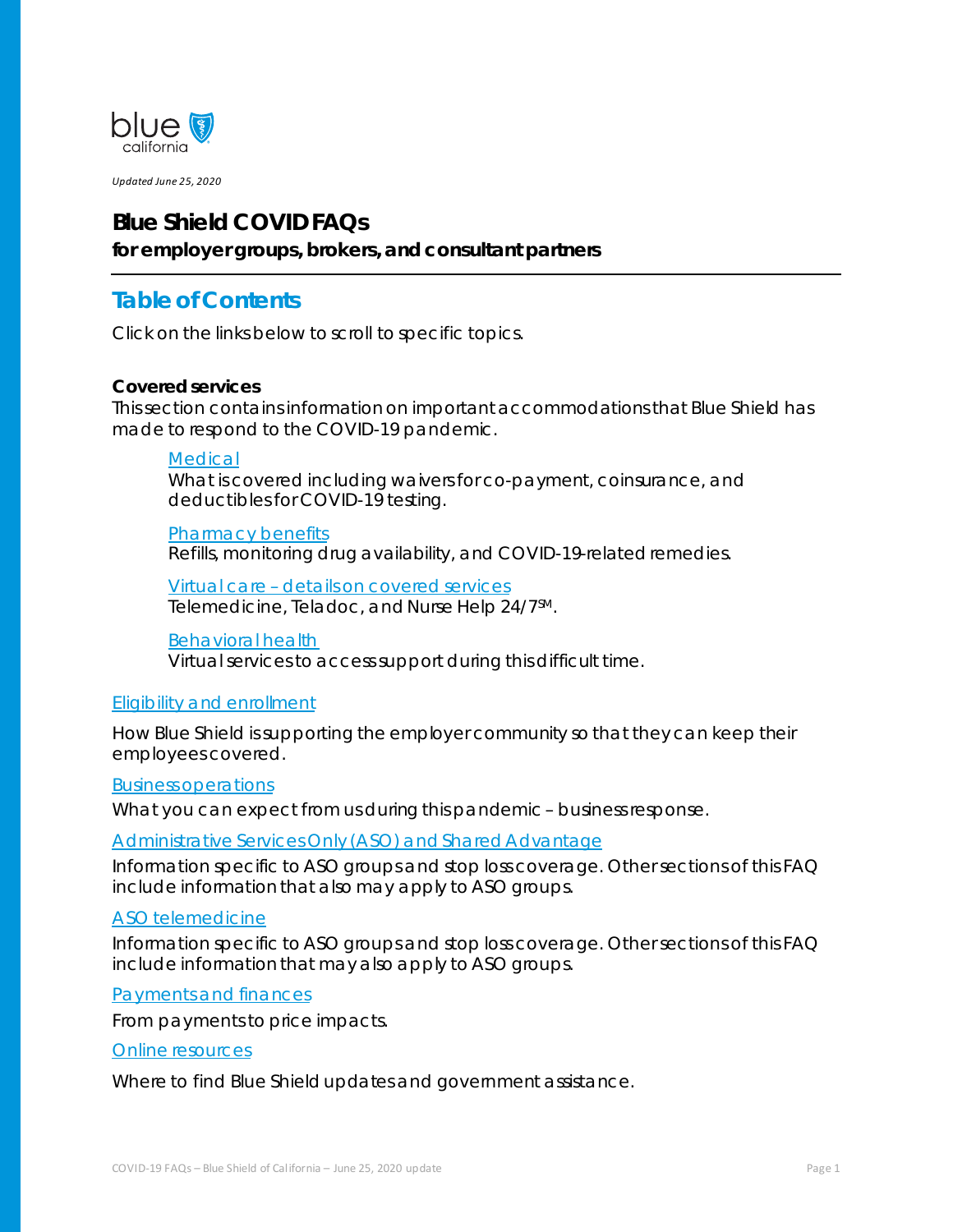### **Covered services: Medical**

### **1. Will Blue Shield and Blue Shield Promise cover COVID-19 screening and testing?**

Yes. Blue Shield and Blue Shield Promise will waive out-of-pocket costs for co-payments, coinsurance, and deductibles for COVID-19 diagnostic testing and related screening services ordered using telemedicine and for testing and screening services ordered or performed in a doctor's office, urgent care, hospital, or emergency room in accordance with applicable state and federal law.<sup>1</sup>

Coverage is provided for diagnostic testing that is determined to be medically appropriate by an individual's healthcare provider in accordance with current accepted standards of medical practice. This may include testing of symptomatic patients, as well as testing of asymptomatic patients when determined to be medically necessary based on an individualized assessment of the patient, such as for an upcoming procedure or recent known or suspected exposure to an infected individual.

This applies to the following plan types:

- Fully-insured and flex-funded employer-sponsored plans
- Plans purchased through Blue Shield directly
- Plans purchased through Covered California
- Medicare Advantage plans
- Medicare Supplement plans
- Self-insured employer-sponsored plans where the plan sponsor elects to pay for copays, coinsurance, and deductibles for COVID-19 testing. These plans are not required to cover these costs. Blue Shield's account teams are working to communicate directly with self-funded clients regarding options for cost-sharing waivers.

Medi-Cal and Cal MediConnect members have no out-of-pocket costs for covered services.

In addition, cost-sharing waivers for Teladoc® visits may no longer apply for some selffunded employer-sponsored plans; clients with questions on this topic should contact their account team.

### **2. Are Blue Shield and Blue Shield Promise covering serology (antibody) testing under the blanket of COVID-19 testing?**

For COVID-19 testing, Blue Shield and Blue Shield Promise are following federal guidance under the Families First Coronavirus Relief Act (FFCRA) and the CARES Act, along with guidance from the Centers for Medicare & Medicaid Services (CMS) and All Plan Letter (APL) 20-006 issued by the California Department of Managed Health Care. Blue Shield Promise is also following applicable guidance from the California Department of Health Care Services for Medi-Cal managed care plans.

In accordance with the above guidance, we are providing coverage without cost sharing for medically necessary diagnostic (PCR or antigen) and diagnostic serological (antibody) testing of patients ordered or administered by a healthcare provider acting within the scope of their license. According to guidance from the FDA and the CDC, antibody tests should not be used as the sole basis for diagnosis, and there are only very limited medically necessary applications for the use of antibody tests in the diagnosis and treatment of COVID-19. The basis of whether COVID-19 diagnostic treatment is medically appropriate for a patient should be determined through evaluation by the healthcare provider based on signs and symptoms of COVID-19.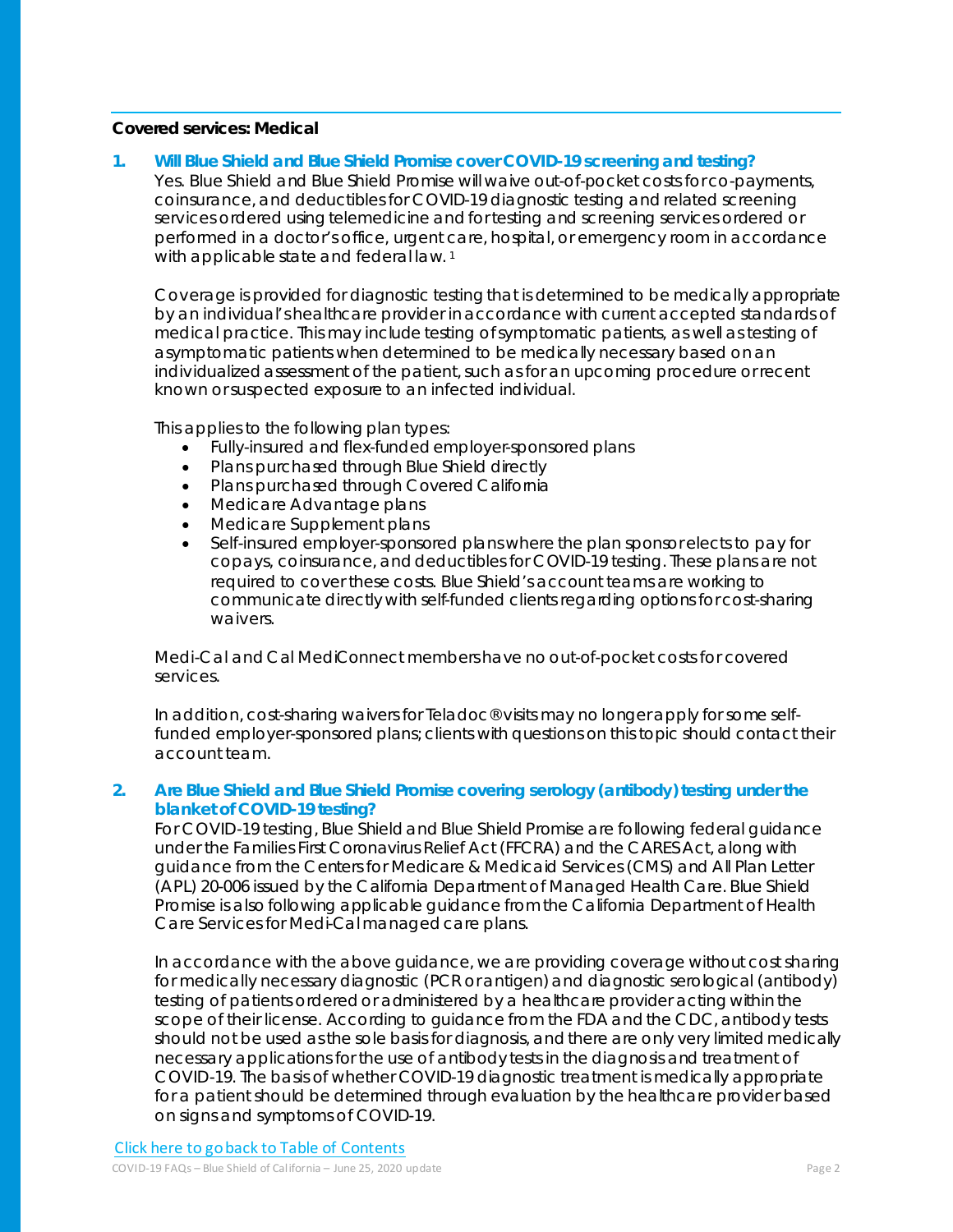Testing performed for non-diagnostic purposes, such as for public health surveillance or return to work purposes, will not be covered.

### **3. Will Blue Shield cover costs for testing so my employees can return to work?**

Return to work testing is not be covered as a benefit under a Blue Shield health plan. This is consistent with coverage for other types of testing that might be administered for the benefit of an employer, such as employer-required drug or alcohol testing, which is not covered as a health plan benefit.

This type of testing is considered to be conducted for occupational health purposes in support of an employer's obligation to provide a workplace that is free of known health and safety hazards. Health plans generally limit coverage of testing to only testing that is being done to improve the health outcome of the person being tested (i.e., testing that is medically necessary for the diagnosis or treatment of a patient).

**4. Are Blue Shield and Blue Shield Promise covering the cost of treatment for COVID-19?** Yes. Blue Shield will waive co-payments, coinsurance, and deductibles for treatment for COVID-19 received between March 1, 2020 and September 30, 2020.1

This applies to the following plan types:

- Fully-insured and flex-funded employer-sponsored plans
- Plans purchased through Blue Shield directly
- Plans purchased through Covered California
- Medicare Advantage plans
- Medicare Supplement plans
- Self-insured employer-sponsored plans where the plan sponsor elects to pay for copays, coinsurance, and deductibles for COVID-19 testing. These plans are not required to cover these costs. Blue Shield's account teams are working to communicate directly with self-funded clients regarding options for cost-sharing waivers.

Medi-Cal and Cal MediConnect members have no out-of-pocket costs for covered services.

### **5. When did Blue Shield start to process claims with no cost-sharing for COVID-19-related services?**

On March 18, 2020, Blue Shield began processing member co-pays, coinsurance, and deductibles at no cost. Any claims received between January 27 and March 18 will be readjudicated at zero dollars for COVID-19-related *testing and screening* services in accordance with state and federal law.

### **6. What treatments are covered?**

Any treatments for COVID-19 from doctors, hospitals, and other health care professionals in a plan's network from March 1 through September 30, 2020 are covered. Providers must use proper diagnosis and procedure codes related to COVID-19 for Blue Shield to waive member deductible, copay, and coinsurance liability for treatment.

### **7. Does Blue Shield cover at-home Coronavirus test kits and will the co-paymentbe waived?**

At this time, Blue Shield and Blue Shield Promise only cover self-administered test kits that are FDA-approved, or emergency use authorized, or authorized under other guidance from the Secretary of the Department of Health and Human Services consistent with the federal CARES Act. Other self-administered tests available on in the market may not be accurate and are not covered.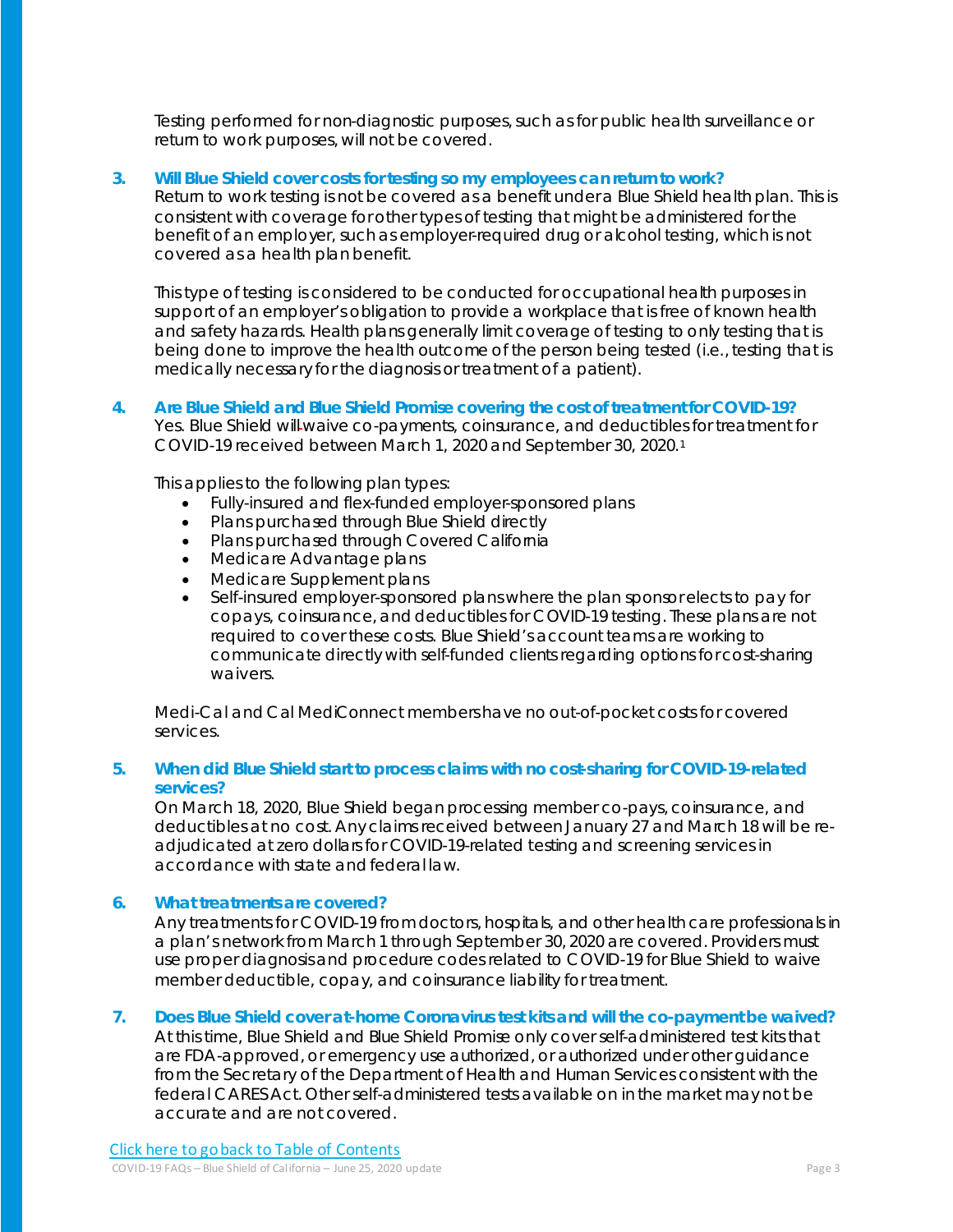In addition, Blue Shield and Blue Shield Promise require that self-administered tests are ordered by a healthcare provider, sent to the approved laboratory specified on the kit, and processed in accordance with FDA and other guidance, as applicable. This policy is in accordance with applicable legislation, including the federal CARES Act.

Blue Shield and Blue Shield Promise will not cover self-administered test kits that fail to meet the conditions specified above. Members should call the phone number on the back of their member ID card to confirm coverage.

- **8. When a vaccine is finally made available, will that be covered in essential health benefits?**  Yes. The vaccine will be covered.
- **9. Are you aware of any limitations in coverage for treatment of an illness/virus/disease that is part of a pandemic?**

No. Blue Shield standard contracts do not have exclusions or limitations on coverage for services for the treatment of illnesses that result from a pandemic.

- 10. **Do HMO members still need to go through their allocated primary care provider (PCP) to get COVID-19 testing and treatment?**  Yes, except in emergency situations.
- **11. If a member visits an out-of-network provider for COVID-19 treatment, will it be covered?** In the case of a medical emergency, care provided by in-network and out-of-network providers will be covered for all plans. Outside of an emergency, members should seek care from in-network providers to save money and to prevent having to pay out-ofpocket. If a member has a plan with out-of-network covered benefits, Blue Shield will cover both in-network and out-of-network copayments, coinsurance, and deductibles for COVID-19 covered benefits. However, out-of-network providers may charge more than the covered benefit amount. In this case, the member may be responsible for paying the difference.

### **12. Is Blue Shield ensuring that COVID-19 testing and treatment is affordable for members with high-deductible plans?**

Blue Shield is waiving co-payments, coinsurance, and deductibles for COVID-19 testing, screening, and treatment in accordance with state and federal law and in the same manner as for other commercial plans. IRS guidance (issued March 11, 2020) clarified that these cost-sharing waivers are permissible for high-deductible health plans and will not cause enrollees to become ineligible for contributions to their health savings accounts or cause a plan to lose its status as a high-deductible health plan.

### **13. For HMO Blue Shield Away from Home Care members in another state: how do they find out what type of testing is covered, cost of coverage, and where to get tested for COVID-19 and antibodies?**

Away from Home Care enables members to receive Guest Membership benefits from other participating Blue Plans while traveling outside their Home Plan service area. The member will need to contact the Blues plan that they are enrolled in by calling the Member Services number on the back of their Blue Shield member ID card.

### **14. How are Blue Shield and Blue Shield Promise handling treatment and testing claims for pop-up/temporary private or government facilities?**

We expect claims for patients from any temporary facilities to match the network status of the referring provider and/or entity responsible for the pop-up facility. Applicable network limitations will apply according to the terms of a member's plan. In the case of a medical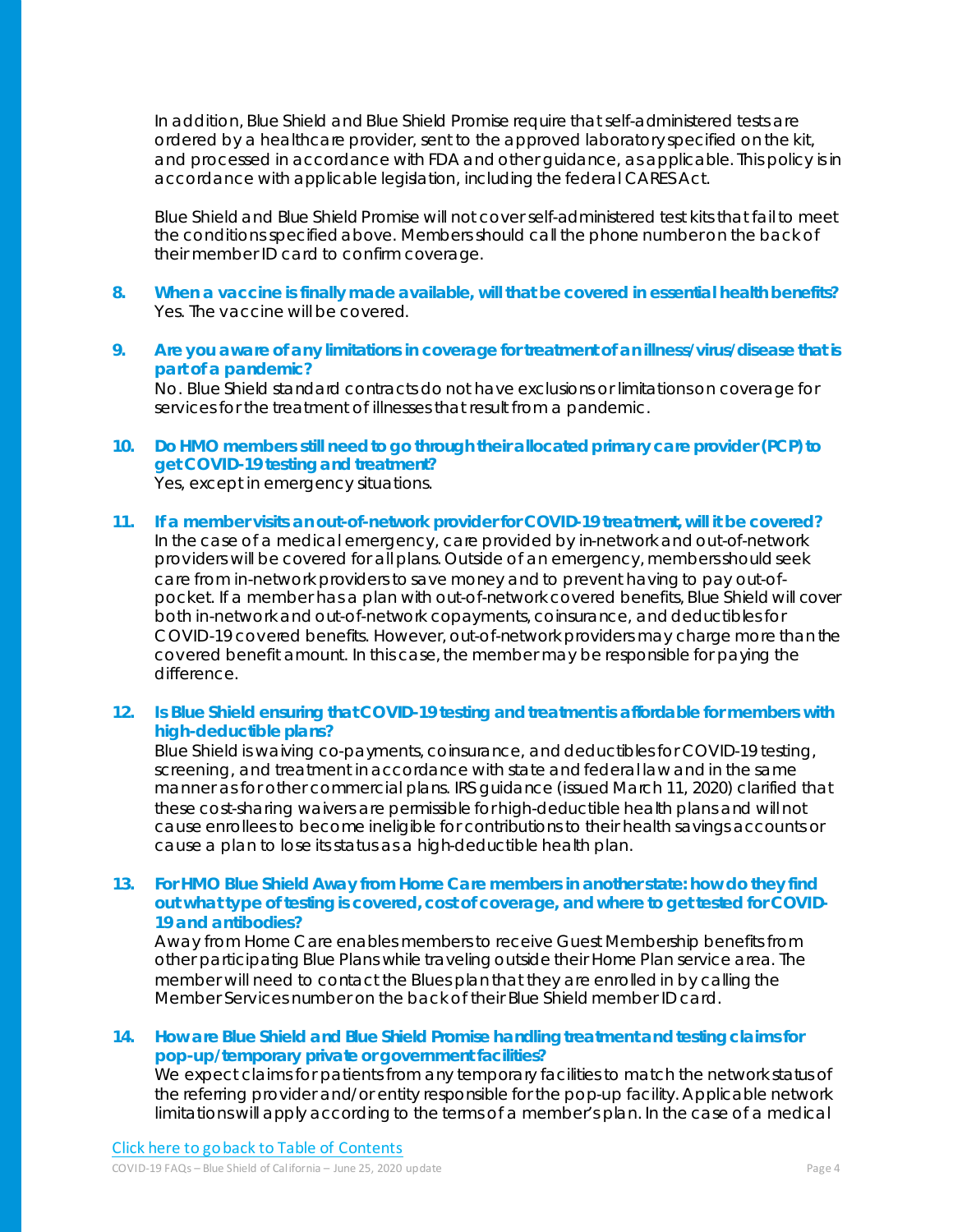emergency, care provided by in-network and out-of-network providers will be covered for all plans.

Pop-up testing performed for public health surveillance or employment purposes will not be covered by Blue Shield or Blue Shield Promise. Testing for these purposes may be paid for by the government entity or employer that arranged forthe services, or by the member.

Covered testing is limited to FDA-approved or emergency use-authorized COVID-19 tests ordered by an appropriate provider acting within the scope of their license and based on a determination that the testing is medically appropriate for the individual, in accordance with accepted standards of current medical practice.

### **15. Will there be an extension to current prior authorizations for elective surgeries or will providers need to resubmit for approval? Will there be a difference between inpatient and outpatient procedures?**

Blue Shield and Blue Shield Promise have extended the timeframes for all prior authorization requests to 180 days from the original request in an effort to mitigate the impact of shelterat-home protocols and provider office closings. This applies to both inpatient and outpatient procedures but does not apply to urgent/emergent admission stays that may occur during this time.

<sup>1</sup> Please note that COVID guidance is evolving rapidly and this information may be subject to change based on any new legal or regulatory developments.

### **Covered services: Pharmacy benefits**

**1. Are there any prescription medications to treat COVID-19? Is there a vaccine to prevent coronavirus disease?** 

Currently, there is no specific medication to prevent or treat coronavirus in the outpatient (community) setting although treatments and vaccines are currently being studied for safety and efficacy. The drugs chloroquine and hydroxychloroquine had received FDA authorization for emergency use (EUA) to treat hospitalized(inpatient) patients only; however, as of June 15, 2020, these drugs had their EUA revoked and will not be covered for COVID-19 treatment for inpatient members or for prophylactic purposes. Outpatient treatment still consists of symptom treatment and/or supportive care.

The drug in development, remdesivir, has received emergency use authorization from the FDA to treat hospitalized COVID-19 patients meeting set criteria for whom an intravenously administered drug is clinically appropriate. This drug is NOT approved by the FDA for any other use. Remdesivir is being supplied through an agreement between Gilead Sciences, Inc., and the United States government. At this time, there is no charge to hospitals acquiring remdesivir through this agreement, and therefore no charge to patients. The government will manage the experimental drug's distribution.

Blue Shield is closely monitoring announcements from the Centers for Disease Control (CDC) and Food and Drug Administration (FDA) for prescription drugs and vaccines that become available for the treatment or prevention of coronavirus to support access for our members.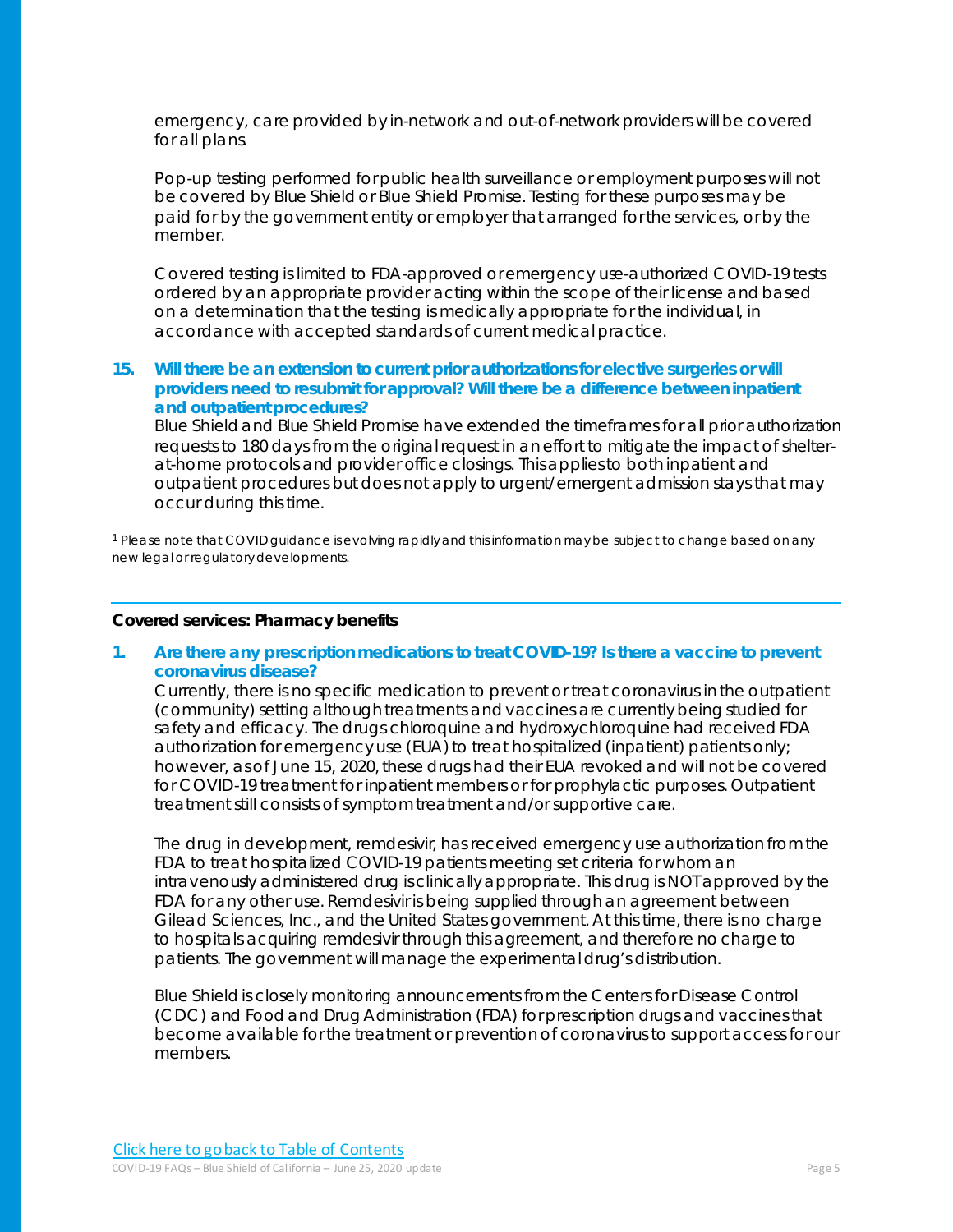### **2. Are members allowed to fill their prescriptions earlier or have larger fill or refill amounts to offset difficulties with getting medications?**

For the duration of the public health emergency, Blue Shield and Blue Shield Promise will waive early refill limits on prescription medications. This applies to our commercial, Medicare, Cal MediConnect, and Medi-Cal members.

Blue Shield does not recommend stockpiling medications. However, early refill limits have been adjusted so that members can refill an extended supply of their medication according to their benefit. For any questions regarding early refills, members may call the Members Services number on the back of their Blue Shield member ID card.

### **3. What happens if there are shortages of medications due to this pandemic?**

In the event of a prescription drug shortage, Blue Shield has a standard process in place to take immediate steps so that members have access to alternative medications to treat their condition. Blue Shield's process includes monitoring drug shortage notifications from the FDA, evaluating and changing formulary coverage, and if necessary, identification of alternative medications to treat the same condition. Affected members and their prescribers will be notified of the shortage and applicable treatment alternatives in the event of a shortage.

### **4. Can Blue Shield and Blue Shield Promise members receive home health infusion by a nurse in their home instead of going to a hospital in order to avoid exposure to COVID-19, and help reduce traffic at the hospital?**

If members normally receive drug infusion services in a facility, they should talk with their doctor about whether their drug infusion services should be continued and if they can be administered in home instead. If the member's physician or authorized prescriber determines they can safely receive drug infusions at home, Blue Shield and Blue Shield Promise members are eligible for physician-ordered and plan authorized home infusion services. To find a home infusion provider, members can search our Find a Doctor website or call Member Services at the number on the back of Blue Shield member ID card.

- *3T*Blue Shield Commercial and Medicare Advantage Find a doctor tool
- **Blue Shield Promise Medicare Find a doctor tool**
- **Blue Shield Promise Cal MediConnect Find a doctor tool**
- **Blue Shield Promise Medi-Cal Find a doctor tool**

### **5. How can a member practice social distancing and conveniently access their prescription medications?**

Members can practice social distancing by:

- Contacting their local retail pharmacy about delivery services. Many pharmacies are offering free delivery service during this time of social distancing.
- Filling their medications at pharmacies with drive-through pick-up options.
- Filling extended day supply of maintenance medications.
- Commercial members can access 90-day supplies of maintenance medications used to treat chronic conditions through our mail-service pharmacy, CVS Caremark. Members can contact their doctor to switch to a 90-day prescription.
- Medicare and Cal MediConnect members can also fill a prescription for a 90-day supply of maintenance medications at retail pharmacies in addition to our mail service pharmacy. Call the local pharmacy to ask about delivery or use the drive-thru window when picking up prescriptions, when possible.
- Medi-Cal members can also fill a prescription for up to 100-day supply of their medications at retail pharmacies and through our mail service pharmacy.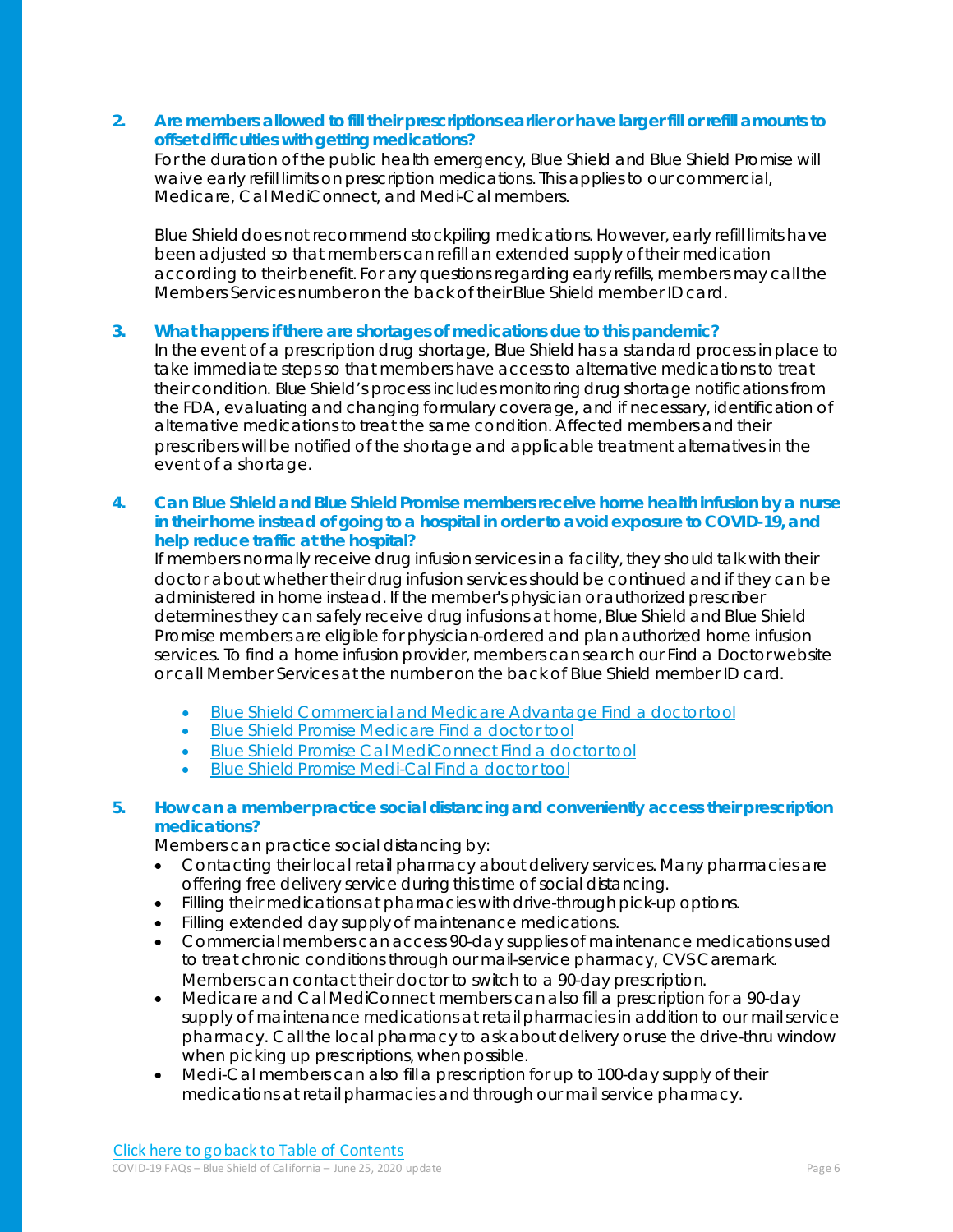For more information on how to fill extended day supply prescriptions through CVS Caremark, visit our *website* at and select "Mail Service Pharmacy" under the "Pharmacy Networks" section. Members can also call CVS Caremark directly at (866) 346-7200.

### **Covered services: Virtual care**

- **1. Does your standard employer group plan contract cover telemedicine?** Telemedicine services are covered under Blue Shield's standard plan designs for fully insured and self-funded (ASO and Shared Advantage/Shared Advantage+), as follows:
	- For all plans, telemedicine services are available as a covered benefit through those network providers that offer such services, including Mental Health Service Administrator participating providers.
	- For fully insured plans, telemedicine services are also available through Teladoc and Nurse Help 24/7.
	- For self-funded plans, telemedicine services may also be available through Teladoc and Nurse Help 24/7, if the plan sponsor has elected to offer those programs.

In addition, Blue Shield is expanding access to telemedicine services in response to COVID-19 by allowing providers to offer COVID-19 screening services using an expanded range of telemedicine platforms, performed appropriately during the COVID-19 public health emergency. Please visit the *website* for further detail regarding the availability of telemedicine services.

### **2. Will Blue Shield cover Teladoc COVID-19 services?**

Yes. Copays and co-insurance for any Teladoc visits, medical and behavioral health*<sup>P</sup>* 2*<sup>P</sup>*, will be waived for members enrolled in all Blue Shield commercial plans and all employersponsored plans that offer Teladoc until September 30, 2020, whether or not related to COVID-19. Members enrolled in Blue Shield's Trio, Tandem, and Medicare Advantage and Medicare Supplement plans already enjoy \$0 out-of-pocket costs for Teladoc medical services.

## **3. If a member pays for the co-payment, either through an office visit or Teladoc, because the provider requested payment at time of service, will they be reimbursed?**

If a member is improperly charged for a co-payment, the member should call the number on the back of their member ID card and Customer Care will work with them to get a reimbursement issued.

*P* <sup>2</sup> For Blue Shield plans that offer Teladoc dermatology services, the waiver of cost sharing does not apply to those services.

#### **Covered services: Behavioral health**

**1. What services does Blue Shield offer for members with anxiety over this outbreak?** Blue Shield is making Teladoc health, including behavioral health services, available with no member cost sharing through September 30, 2020 for all members with access, including fully insured commercial plans.

Blue Shield Promise Medicare Advantage, Cal MediConnect, and Medi-Cal members will be able to leverage tele-behavioral health services through Teladoc as well as Beacon Health Options. Members can log in to their online account to see if they have access to Teladoc. Members in Medicare Supplement plans and IFP grandfathered plans have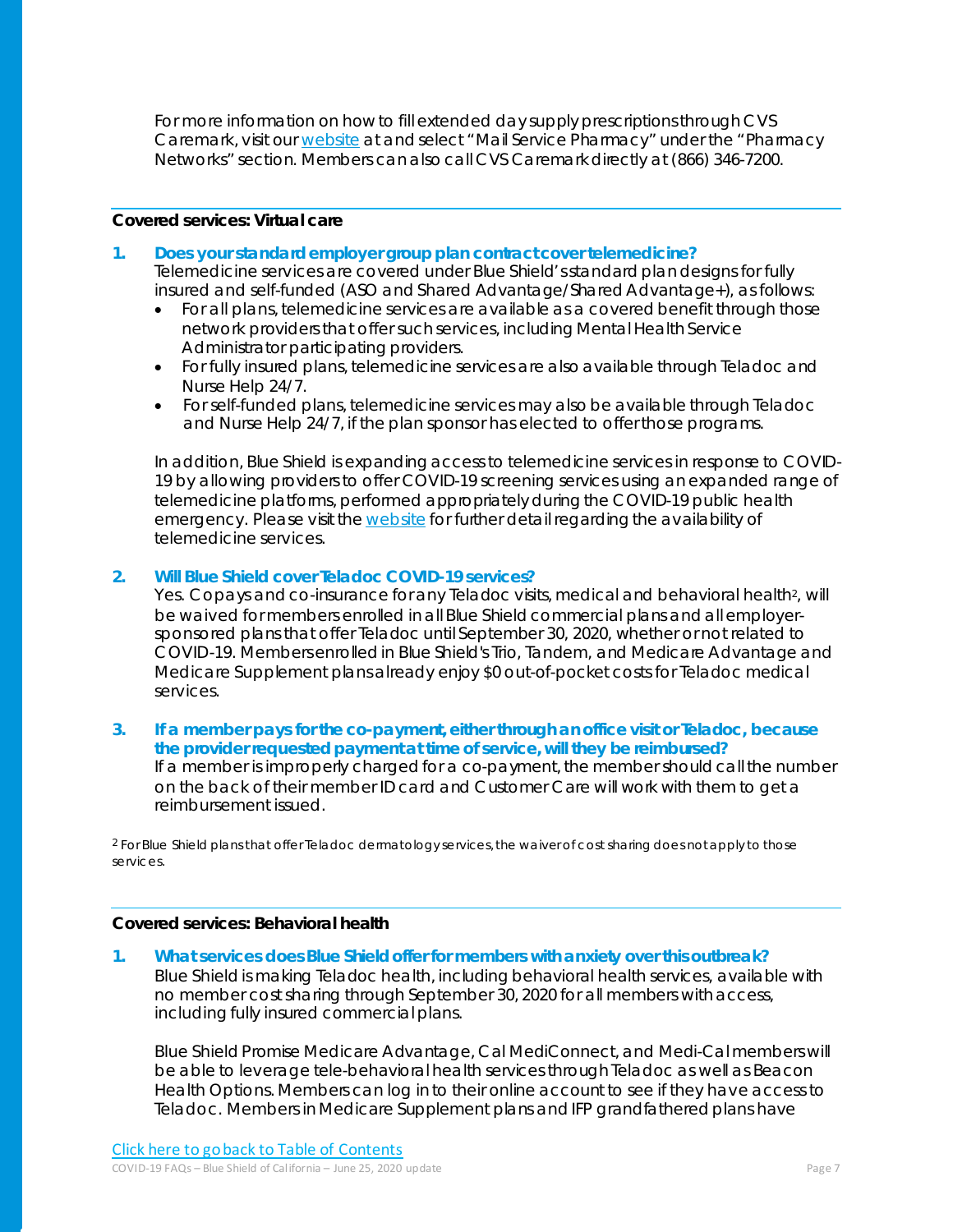access to Teladoc behavioral health services via a dedicated gateway at *3T*https://member.teladoc.com/bsc*3T*.

During this time, all Teladoc behavioral health services will be exempt from copays, regardless of the reason for the visit, including encounters with psychiatrists, psychologists, licensed clinical social workers, and marriage family therapists.

Not all ASOonly and other self-funded groups offer Teladoc services. Members in selffunded plans can verify the availability of Teladoc services with their employer or by calling Blue Shield's Customer Care.

Mental health services also continue to be available from providers other than Teladoc. If the Evidence of Coverage (EOC) or Certificate of Insurance (COI) states that mental health services are available through the Mental Health Services Administrator (MHSA) network, members can search for providers in the MHSA network through the provider directory. The standard office visit copay applies to MHSA tele-behavioral health appointments.

Blue Shield also provides our LifeReferrals 24/7  $^{5M}$  Employee Assistance Program (EAP) to all fully insured large (101+) groups and it is available as an optional buy-up for self-funded employers. The LifeReferrals 24/7 program offers access to support services 24 hours a day, seven days a week, including assessments and referrals for consultations for health and psychosocial issues. Professional counselors can provide confidential telephone or inperson support by appointment.

### **Eligibility and enrollment**

**1. Will there be a special enrollment period for individuals who wish to enroll at this time?**  Yes. For Small Group (1-100), employer groups may enroll new members off-anniversary through a Special Enrollment Period (SEP) through September 30, 2020, with October 1 as the latest effective date. This SEP is for employees who previously declined coverage for themselves or their dependents. Enrollment requests must be received on or before the 1st of the month for which enrollment is being requested.

This applies to all fully insuredemployers, and includes enrollment for medical plans, dental plans, and vision plans. Self-funded plan sponsors typically determine eligibility of group coverage, which is described in their plan document.

Blue Shield will also align with Covered California and have a Special Enrollment Period for Individual and Family as a result of the current COVID-19 outbreak.

**2. Is Blue Shield enforcing active-at-work and minimum work hours?**

**Fully insured groups:** The terms of the group service agreement continue to apply to employee eligibility for coverage. Please refer to your agreement, and note that there are provisions in most group service agreements that may allow for continued coverage for members who are impacted by a temporary suspension of work or temporary reduction of hours in certain circumstances (such as a layoff, furlough, or approved leave of absence), if permitted under the employer's policies regarding coverage, under the following conditions:

• If the subscriber ceases active work because of a disability due to illness or bodily injury, or because of an approved leave of absence or temporary layoff, payment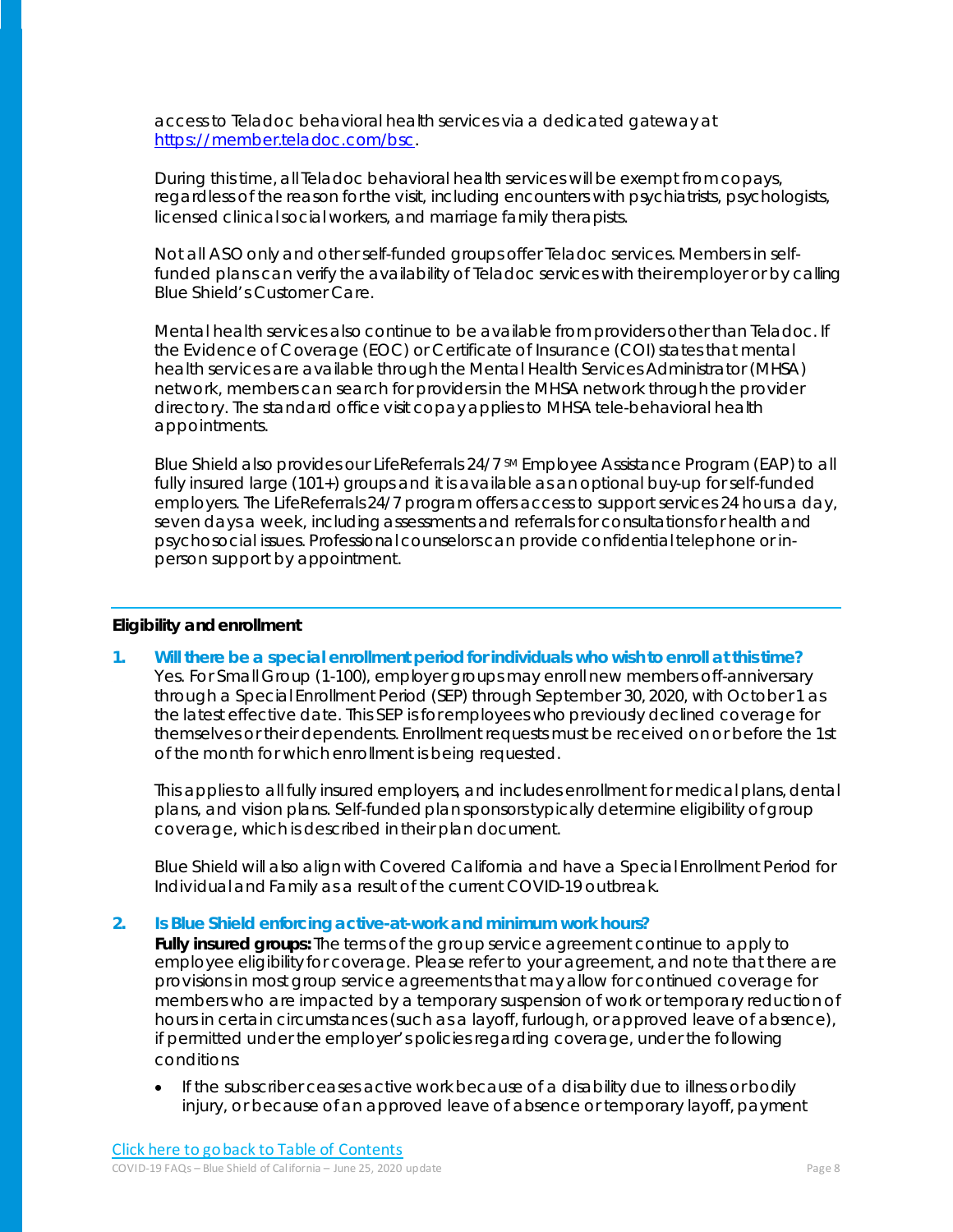of dues for that subscriber shall continue coverage in force in accordance with the employer's policy regarding such coverage.

• If the employer is subject to the California Family Rights Act of 1991 and/or the Federal Family & Medical Leave Act of 1993, and the approved leave of absence is for family leave pursuant to such Acts, payment of dues for that subscriber shall keep coverage in force for the duration(s) prescribed by the Acts. The employer is solely responsible for notifying employees of the availability and duration of family leaves.

**ASO/SA+:** Self-funded groups/Plan sponsors typically determine eligibility and continuation of group coverage, which should be described in the plan document. If the plan document does not detail furlough or reduction-in-force situations, the plan sponsor would have to make a determination of how to proceed with employees in these situations. For example, employees (and their dependents) who lose eligibility for coverage due to a furlough or reduction in force may be eligible to elect continuation coverage under COBRA or Cal-COBRA.

If the employer/plan sponsor continues to pay administrative fees, claims, and stop loss premiums (if applicable) for the workforce that is laid off/furloughed and not actively at work in the same manner as prior to COVID-19 crisis, there would be no change in coverage.

### **3. Will Blue Shield allow customers to continue employee health benefits if part of the workforce is laid-off in response to the COVID-19 crisis?**

**Fully insured groups**: Yes, assuming the employer continues to remit premium payments for workforce that is laid off and not actively at work in the same manner as prior to COVID-19 crisis, there would be no change in coverage.

**Self-funded groups:** Yes, assuming the plan sponsor continues to pay administrative fees, claims, and stop loss premiums (if applicable) for the workforce that is laid off and not actively at work in the same manner as prior to COVID-19 crisis, there would be no change in coverage.

### **4. If my employees are laid off, what are their options for continued medical coverage**?

- Employees can remain on group plan under the conditions described above; *or*
- Employees can elect Cal-COBRA/COBRA, if eligible, and will be liable to pay the full costs of coverage (unless their employer chooses to subsidize Cal-COBRA/COBRA premiums); *or*
- Employees can enroll in the individual marketplace (e.g., through Covered California). Blue Shield and Covered California open enrollment has been extended through June 30th as a result of the current COVID-19 outbreak. Employees may benefit from government subsidies to help pay for these premiums.

### **5. If an employee is laid off and then re-hired, how long is the waiting period before they can join the medical plan?**

**Fully insured groups:** Blue Shield standard provision allows for waiving of waiting period if rehired within six months of cancellation of coverage. Check your contract for further details.

**Self-funded groups:** The plan sponsor/employer is responsible for eligibility determinations and should refer to the applicable provisions of their plans regarding eligibility and waiting periods for employees who are re-hired.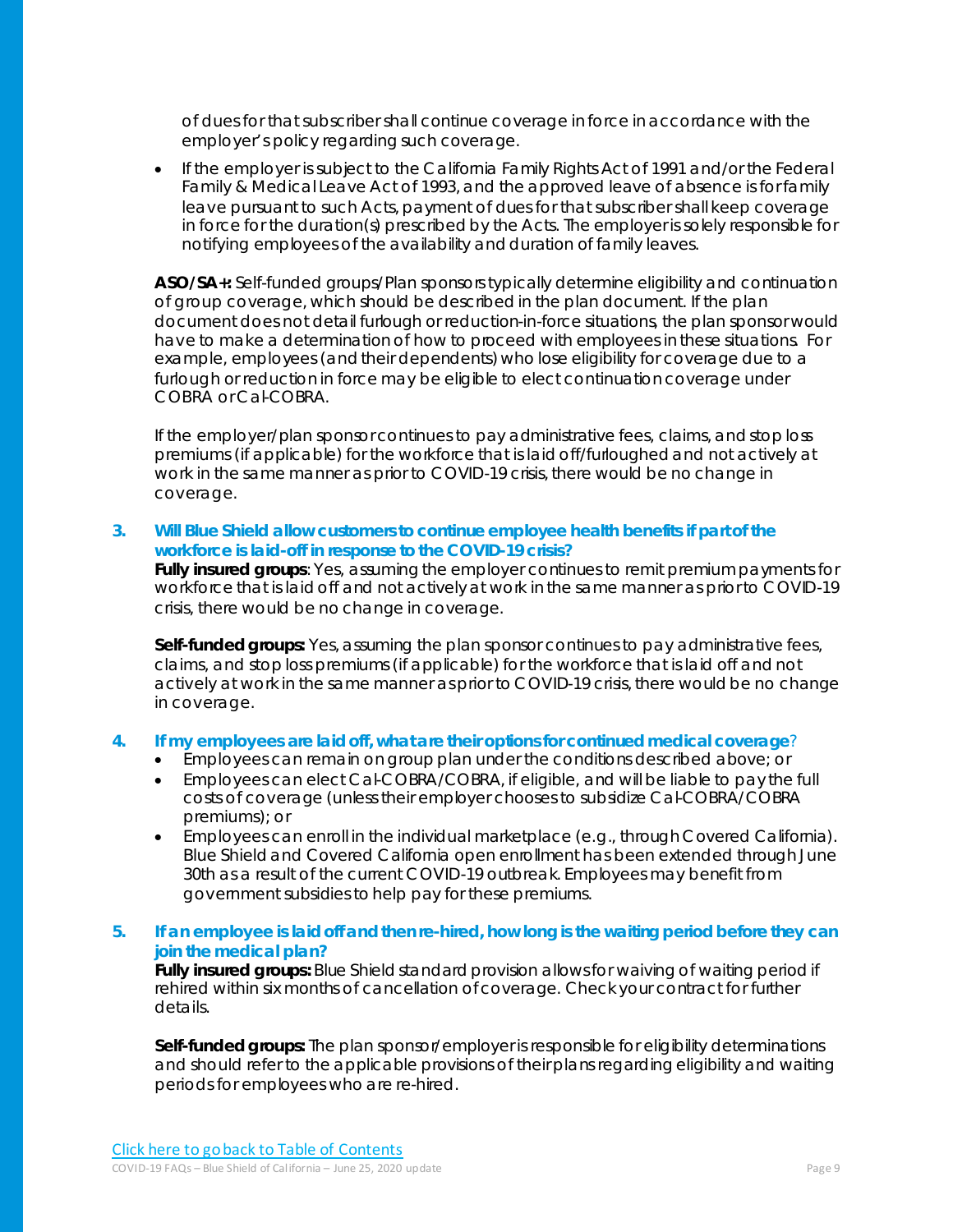### **6. Can groups temporarily suspend their medical plans if they shut down, rather than cancel and re-write?**

Groups may not temporarily suspend their plans.

### **7. Can Blue Shield provide a group with a COBRA plan that is different from the plan the group offers to its active employees?**

Groups are responsible for COBRA administration. In general, COBRA enrollees cannot be offered a plan that is different from the plan(s) offered to active employees, anda COBRA qualified beneficiary is entitled to elect COBRA continuation coverage only in the plan in which they were enrolled at the time of their COBRA qualifying event.

If the employer offers multiple plans, a COBRA enrollee generally must wait until open enrollment to change plans. However, Blue Shield is currently offering a special enrollment period that may allow a COBRA enrollee to make a plan change outside of open enrollment if the employer offers multiple plans. Any plan options made available to COBRA enrollees would also need to be available for active employees, who would also be eligible for the special enrollment opportunity that is being offered by Blue Shield. See other FAQ for details on the special enrollment opportunity.

### **8. Can Blue Shield provide a group with a COBRA plan that is different from the plan the group offers to its active employees?**

The U.S. Department of Labor (DOL) announced on April 28 guidance for regulatory relief providing for "extension of Certain Timeframes for Employee Benefit Plans, Participants, and Beneficiaries Affected by the COVID-19 Outbreak."

The DOL notice requires that from March 1, 2020 until 60 days after the announced end of the national public health emergency, standard regulatory timeframes related to COBRA continuation coverage, special enrollment, claims, and appeals should be disregarded. This guidance applies to all health plans subject to the Employee Retirement Income Security Act of 1974 (ERISA).

The following Blue Shield plans are subject to ERISA:

- Small business (1-100) plans
	- o Note: Federal COBRA does not apply for groups under 20 employees
- Large group (101+) fully insured plans
- Large group (101+) self-funded/Administrative Services Only (ASO) plans
- Shared Advantage and Shared Advantage Plus plans

Non-ERISA plans include government and church-sponsored plans.

For more information, please refer to our DOL quidance FAQs and the DOL website.

### **9. Is Blue Shield providing plan election changes in response to the recent IRS guidance issued in May?**

Blue Shield will continue to offer the following plan election changes that were in place prior to this guidance.

Large Group (100+): Blue Shield is offering the ability to downgrade benefits off-cycle on a case-by-case basis. With the exception of adding Trio HMO and/or Tandem plans, this will not be a special open enrollment opportunity and employers cannot introduce new plans. Employees and their dependents will remain in their same plan type with downgraded benefits. For example, buy-down selections must be consistent with the current plan type offered by the group: PPO plan to PPO or HMO plan to HMO.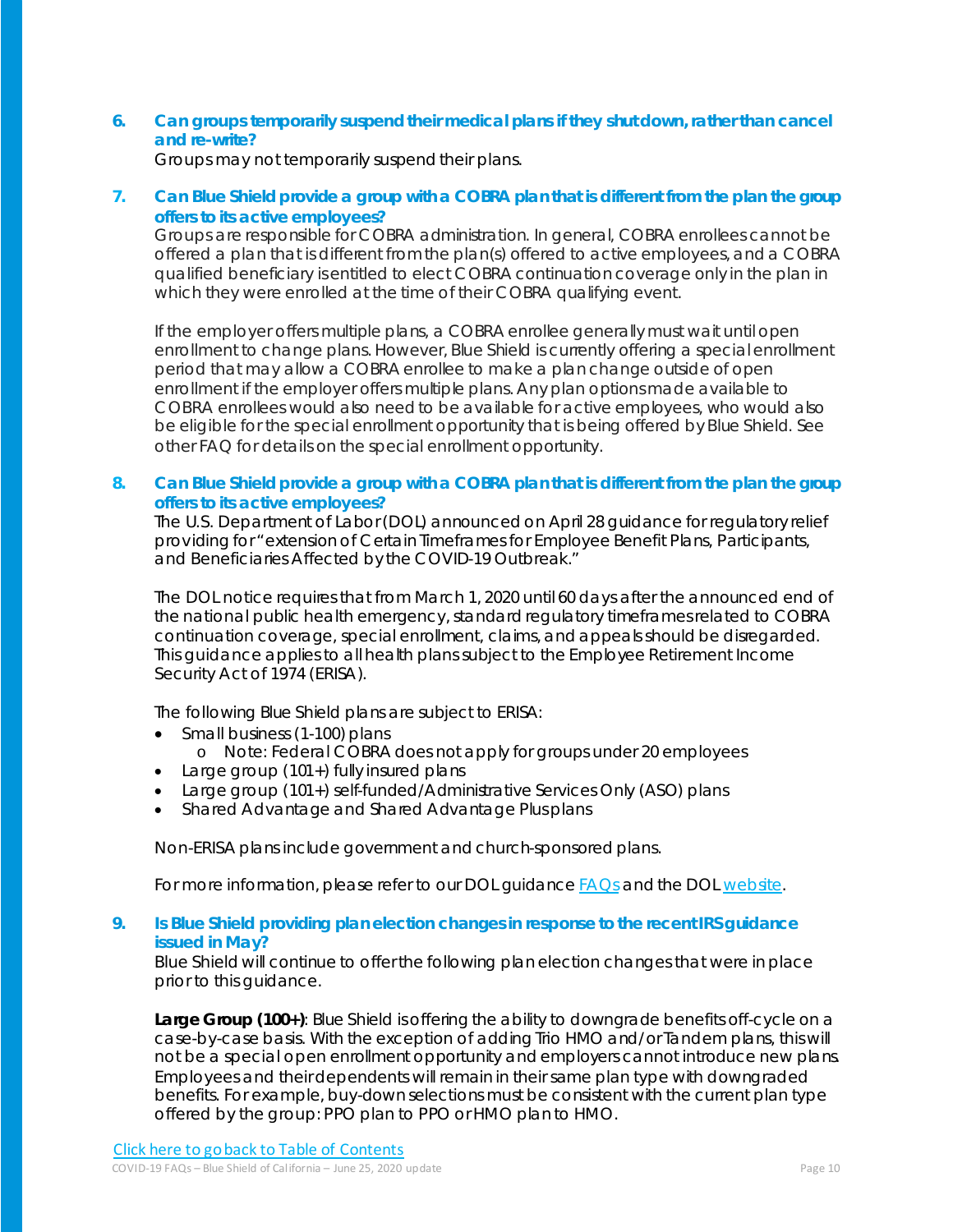Please note that Blue Shield is not allowing a special open enrollment off-anniversary that would allow all employees to choose from any of the plans offered by the employer.

**Small Group (1-100):** Blue Shield is offering groups the ability to downgrade to a leaner plan design off-cycle. Buy-down selections must be consistent with the current plan type offered by the group: PPO plan to PPO or HMO plan to HMO. Employees can choose from any of the employer group's current plan offerings as long as they are choosing a downgraded plan. The rates for employees who choose a buy-down plan off-cycle will be based on the age of the member at the time of the change.

In addition, Blue Shield is still offering its previously announced Special Enrollment Period (SEP) for Small Group. Blue Shield's COVID-19 SEP allows individuals who previously declined coverage for themselves and/or their dependents to enroll without any of the standard qualifying life events. This COVID-19 SEP applies only to fully insured groups; self-funded plan sponsors typically determine eligibility of group coverage. The Blue Shield SEP will end September 30, 2020 unless otherwise announced.

### **10. How is Blue Shield responding to the guidance regarding the extension of certain COBRA deadlines during the COVID-19 Outbreak Period?**

According to the guidance, the Outbreak Period must be disregarded when calculating a qualified beneficiary's 60-day election period for COBRA continuation coverage, as well as when determining the date on which a qualified beneficiary is required to make COBRA premium payments. COBRA administration is generally the employer group's obligation, and Blue Shield cannot provide legal or compliance advice on how to satisfy applicable COBRA requirements. We are providing the information below to address how Blue Shield will handle retroactive enrollment and disenrollment requests related to a group's implementation of the extended COBRA deadlines.

If a group wants to keep a COBRA enrollee's coverage in force, the group is required to pay the applicable premium. If the group has not received the premium payment from the COBRA qualified beneficiary, Blue Shield will not make an exception to this requirement. In this case, the group would have two options:

- (1) Pay the premium on behalf of the COBRA enrollee to keep the coverage in force and try to collect the premium from the COBRA enrollee; or
- (2) Disenroll the COBRA enrollee until the COBRA enrollee pays the applicable COBRA premium, at which point the group could seek to retroactively enroll the individual.

If a group follows option (1) and the COBRA enrollee fails to timely pay the required COBRA premium, the group may want to retroactively disenroll the individual and obtain a refund of the premium paid on the individual's behalf. A group's ability to request retroactive disenrollment and obtain a premium refund is defined in the group agreement. Blue Shield's group agreements generally limit retroactive disenrollment requests to a period of 60 or 90 days (groups should check their agreements for the applicable limitation). Blue Shield will not make exceptions to permit retroactive disenrollment going back further than what is permitted under the group's agreement, even if the retroactive disenrollment is related to the extended COBRA deadlines.

For option (2), Blue Shield will extend retroactive enrollment timelines beyond the current limitations in our group agreements to permit employers to make retroactive enrollments that are required to comply with the extended COBRA deadlines. For example, if an employer delays enrollment of a COBRA qualified beneficiary who has elected COBRA continuation coverage until the individual provides timely payment of the applicable COBRA premiums, Blue Shield will permit retroactive enrollment even if requested going

### Click here to go back to Table of Contents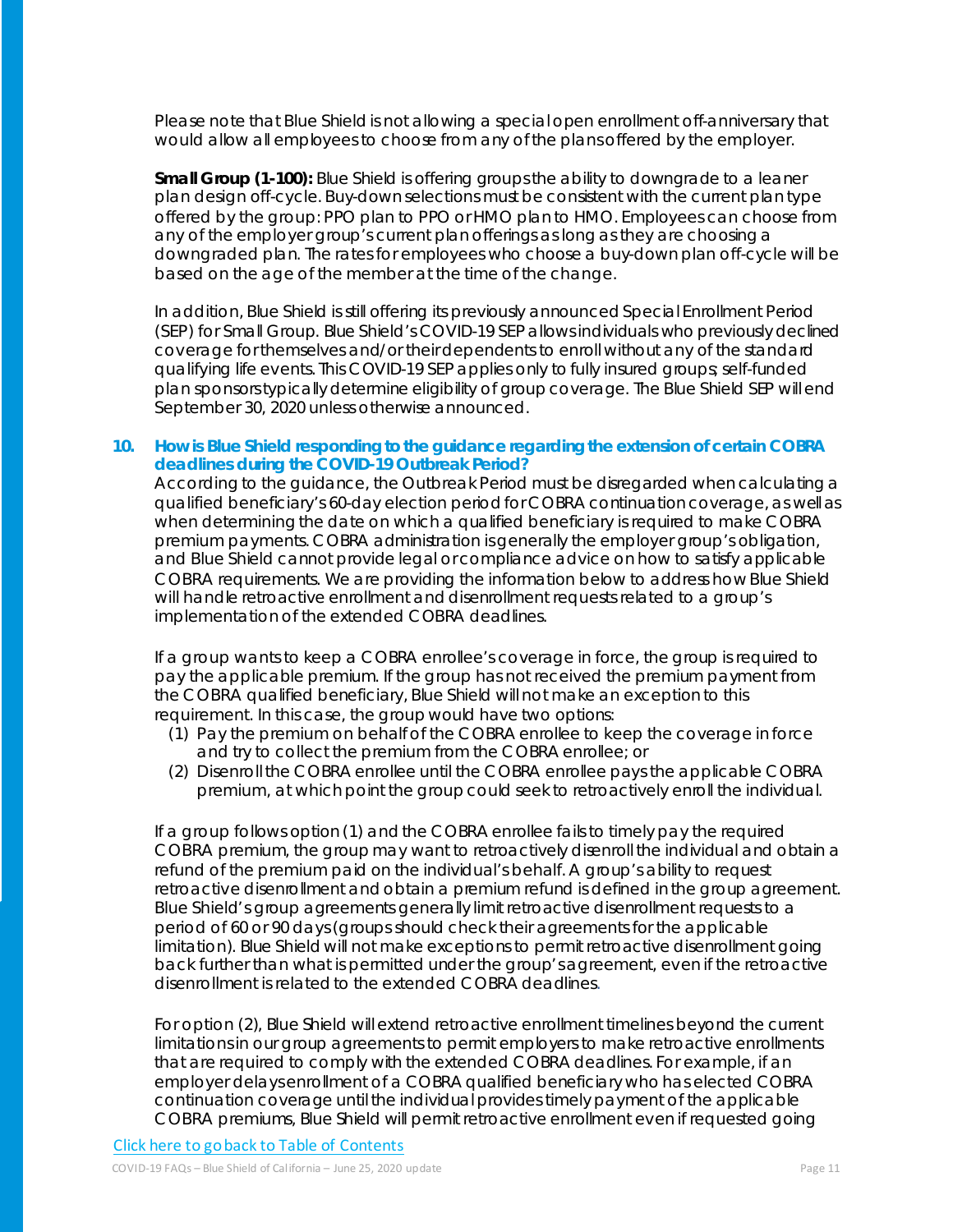back further than the retroactive enrollment period stated in the applicable group agreement.

Similarly, if an employer group chooses to disenroll an individual who has delayed payment of COBRA premiums based on the extended premium payment deadline, and the group later wants to re-enroll the individual retroactively after receipt of the applicable COBRA premium payments, Blue Shield will permit the retroactive enrollment even if it exceeds the retroactive enrollment period stated in the applicable group agreement.

In all cases, for Blue Shield to process the retroactive enrollment, the group would need to pay all applicable premiums for the period of retroactive enrollment.

The information provided above is for informational purposes and is not an attestation that any of the options discussed above will satisfy a group's COBRA compliance obligations. Groups may have additional COBRA compliance obligations related to the extended COBRA deadlines and should consult their attorneys or compliance advisors regarding any legal or compliance questions.

For more information, please refer to our DOL guidance FAQs.

### **Business operations: Blue Shield of California operations**

**1.** *37T***Will there be any disruption or delay in processing claims?**

Over the last several years, Blue Shield of California has made significant investments in its technological infrastructure and contingency planning. We are happy to report that there have been no material changes in claim reporting lag, claim processing lag, or other claim-payment related procedures as a result of new business protocols resulting from the recent COVID-19 pandemic.

2. With Blue Shield transitioning to teleworking, what will be the impact for Customer **Operations, including call centers?**

We have augmented staff through cross-training and are actively working with our vendors to increase their staffing levels. As a result, there has been no material changes in processing or service levels in our call centers, utilization management, or case management.

#### **3.** What about medical management?

We are pleased to share that we have no disruptions for medical management, and we will continue to monitor the situation so that our members have access to care. The Blue Shield of California team is assessing current practices and reviewing service level trends for both utilization management and case management and actively adjusting practices as needed.

- *37T***4.** *37T***Are Blue Shield's claim processing times going to be affected by COVID-19? This includes claim lag times (which affects a group's IBNR reserves, paid claim projections and cashflows) and stop loss reimbursement times?** There is no anticipated impact to Blue Shield's claim processing times and advance funding groups with Blue Shield Life stop loss.
- **5. Is Blue Shield prepared to address any appeal that may come in if a provider or patient believes the claims were not processed correctly according to new requirements?** Blue Shield is preparing its grievances and appeals divisions (for providers and enrollees) to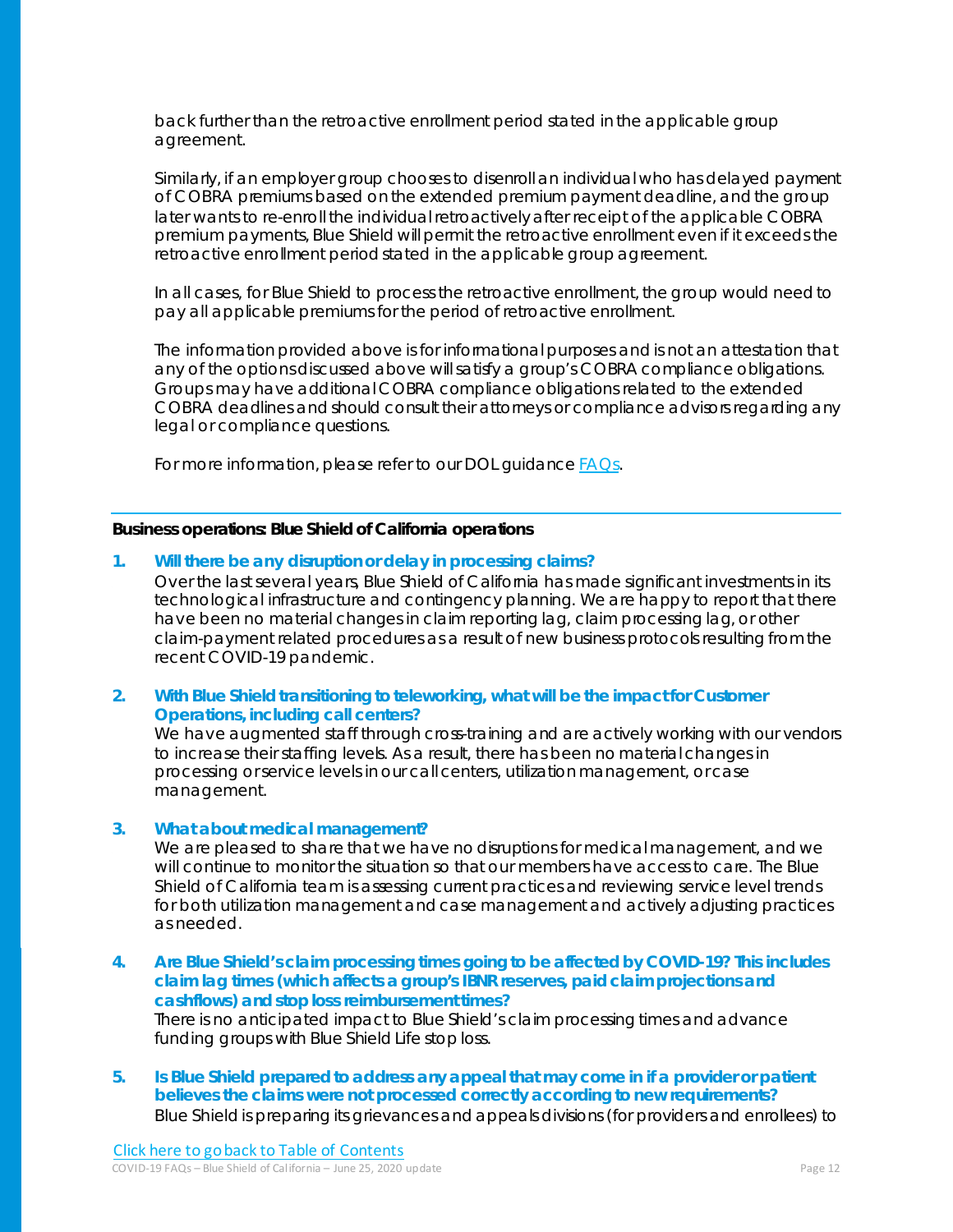address any appeal that may come in if a provider or patient believes the claims were not processed correctly in the implementation of new regulatory requirements.

- **6. Does Blue Shield expect to keep their timelines for renewal delivery?**  Yes. Blue Shield expects to keep our timelines for renewal delivery.
- **7. Will Blue Shield and Blue Shield Promise allow the use of electronic signature services?**  Blue Shield and Blue Shield Promise will accept the use of electronic signature services (such as DocuSign) for policy documents, if initiated by the policyholder/producer. We are also working to operationalize the use of such services when sending signature requests to policyholders/producers.

### **8. Will the new Summary of Benefits and Coverage (SBCs) include COVID-19 related coverage?**

Blue Shield has provided members and plan sponsors with notice of COVID-19 related coverage changes that would affect the content of previously issued SBCs for the current plan year. This notice has been provided in various forms, including direct email communications and postings on Blue Shield's website.

Blue Shield's approach for providing this information is consistent with the applicable SBC regulations and other guidance regarding the provision of required notices of coverage modifications that would affect the content of previously issued SBCs. Blue Shield therefore does not intend to issue revised SBCs for current plan years to address COVID-19 related coverage changes. For SBCs provided for future plan years, Blue Shield will incorporate information regarding any applicable COVID-19 related coverage changes, consistent with the requirements of the SBC rules.

### **Administrative Services Only (ASO) and Shared Advantage**

**1. How is Blue Shield of California applying the Federal mandate to waive cost-shares for COVID-19 testing to Self-funded business?** 

For self-funded business, Blue Shield will apply the Federal mandate by administering benefits for COVID-19 testing, screening, and related services without any co-payment, coinsurance, or deductible requirements, prior authorization or other medical management requirements.

Services received in-network will be covered with zero-member cost share. For out-ofnetwork services co-payment, coinsurance, and deductible requirements will be waived and the out-of-network provider will be paid the allowed amount. Should members be balance billed, they should follow Blue Shield's standard appeals and grievances procedure.

- **2. Is Blue Shield enforcing active-at-work and minimum work hours for self-funded groups?**  Self-funded groups/Plan sponsors typically determine Eligibility and Continuation of Group Coverage which should be described in the plan document. If the plan document does not detail furlough or reductions-in-force situations, ultimately, it is up to the plan sponsor to determine how to proceed with employees in these situations.
- **3. What is the rate/claims implications of decisions regarding paid/unpaid leave, shared work, partial work, reduced hours and furloughs?**  Effective through May 31, 2020, Blue Shield will not make off-anniversary changes to stop loss premiums due to change in employee work status.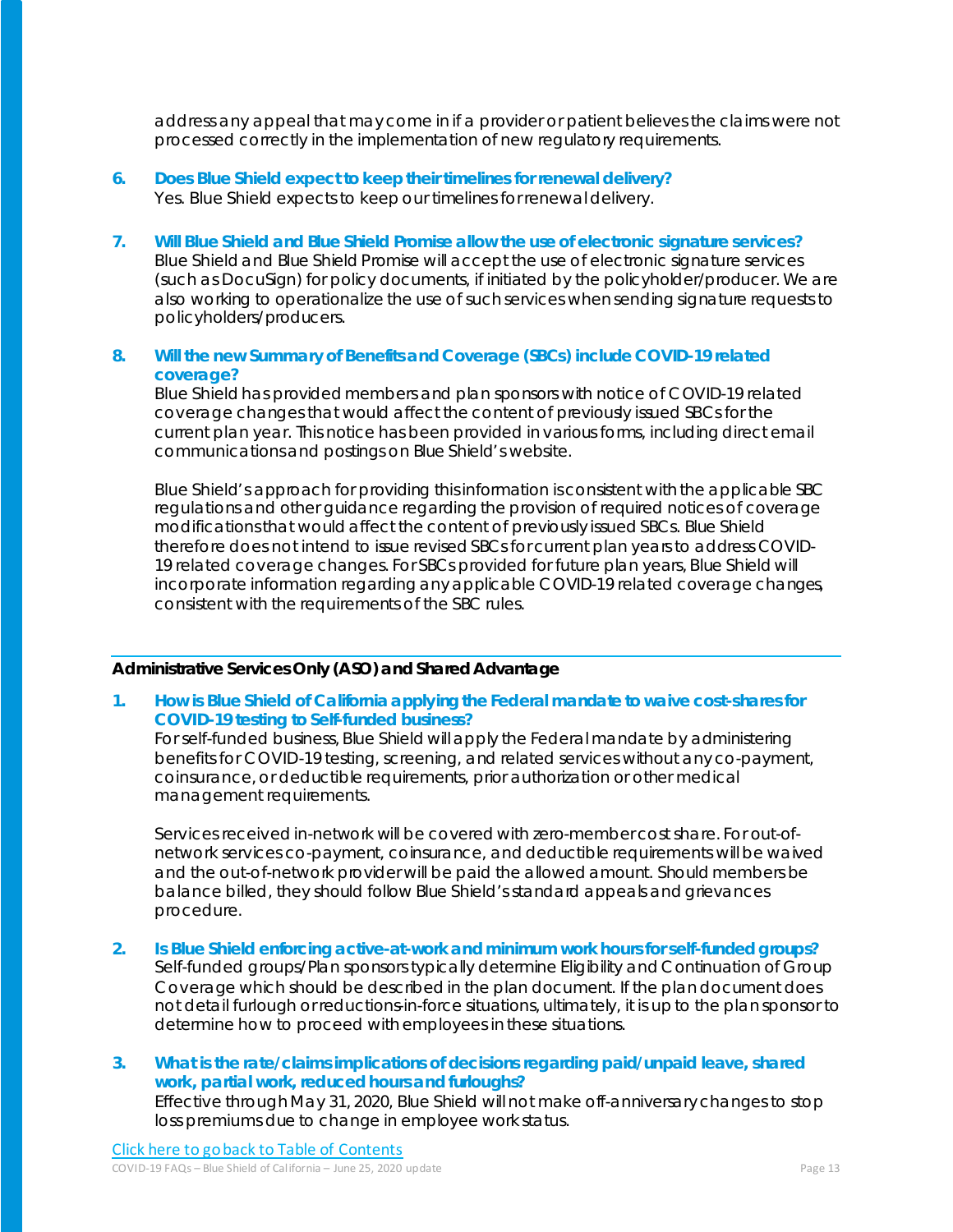If an employer/plan sponsor elects to lay off/furlough employees but continue to pay stop loss premiums as if they were active, we will continue coverage.

**4. How will COVID-19 testing affect my stop loss coverage through Blue Shield Life?** COVID-19 is treated like any other illness under our standard stop loss policy. For plans with Blue Shield Life stop loss, Blue Shield Life will not require plan document changes to incorporate the COVID-19 benefit changes listed below and will accept the related charges as "covered expenses" under the stoploss policy without requiring mid-year changes to the current policy's aggregate factors and/or premiums.

Waiving deductible and/or out-of-pocket charges for:

- COVID-19 testing and screening
- COVID-19 treatment
- Telemedicine or virtual doctor visits
- Waiving prior-authorization requirements on diagnostic testing or treatment of COVID-19 that may have otherwise applied
- Paying for out-of-network COVID-19 testing as required under applicable law.
- Allowing early refills of prescription medications
- **5. What will be the process for accepting plan changes that may eliminate member cost sharing for the above?**

Blue Shield is implementing plan changes, including cost-sharing waivers, to address state and federal legal mandates regarding the elimination of prior authorization and copayments, coinsurance, and deductibles for medically necessary COVID-19 testing and related screening.

In addition, Blue Shield is implementing the expanded telemedicine and pharmacy services described above. We have communicated these changes directly to employer groups, and groups are not required to take any additional steps related to the acceptance of these changes. Groups that want to make other types of plan changes should contact their account team.

- **6. Will these services above accumulate towards the stop loss coverage?** Yes.
- **7. If I have a Blue Shield Life stop loss policy, will early refills claims accumulate towards deductibles for specific and/or aggregate?**

Yes. If your stop loss policy is through Blue Shield Life. Self-fundedgroups that carve out stop loss should check with their stop loss carrier.

- **8. Does your standard contract contain an exclusion or limitation for pandemics?** No. Our standard stop loss contract does not have an exclusion or limitation for pandemics.
- **9. Are you planning any changes to coverage terms, conditions or rates due to COVID-19, either midterm or at renewal, including renewal delay or extension?**  At this point in time, we are monitoring the situation closely and have no plans to delay or extend renewals.
- **10. Will Blue Shield Life consider changes in deductibles mid-year for stop loss?**  No.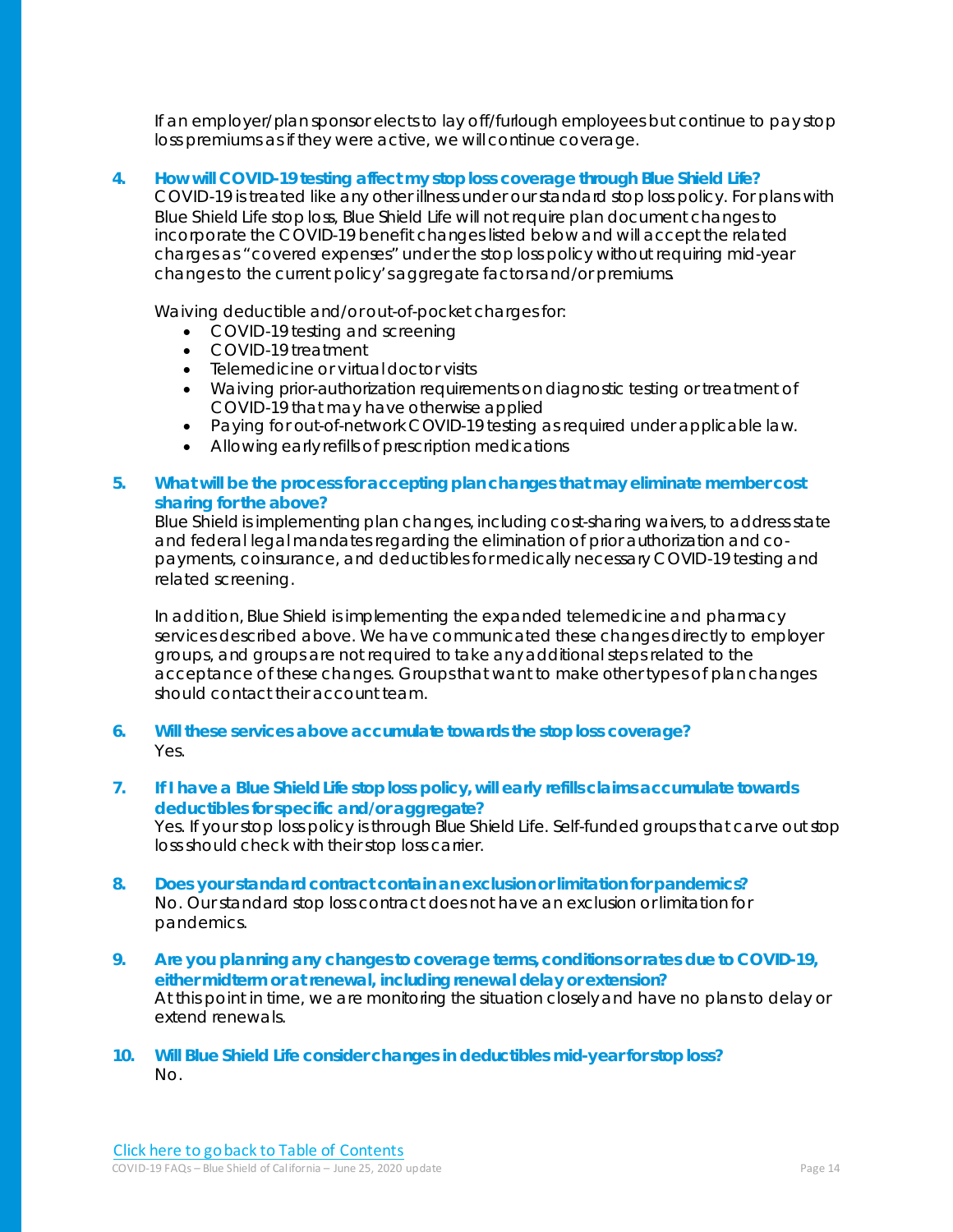- **11. What is Blue Shield Life's position regarding the stop loss contract, terms, provisions, and rates if there are any temporary (or long term) reductions in the group's enrollees?**  To maintain coverage under the stop loss policy, the employer/plan sponsor would need to continue to pay stop loss premiums for laid off/furlough employees. We would anticipate any furlough/laid off employees to be covered under the plan as an active employee or offered COBRA and the plan sponsor would continue to cover them under stop loss.
- **12. How will Active-at-Work provisions impact stop loss through Blue Shield Life?** For current in-force Blue Shield Life stop loss groups where employer continues to pay premiums for laid off/furlough employees, we will waive the Active at Work provision.
- **13. Will there be any delays or changes to the process of stop loss claim reimbursement?** Blue Shield Life does not see any impact to our process in advance funding for ASO/SA+ groups with Blue Shield Life stop loss.
- **14. If clients are changing their leave policies, will Blue Shield Life update contracts to mirror language? Will there be a cost impact? What are your requirements for notification?** Self-funded groups/Plan sponsors typically determine Eligibility and Continuation of Group Coverage, which should be described in the plan documents. If the plan document does not detail furlough or reductions-in-force situations, ultimately, it is the plan sponsor to determine how to proceed with employees in these situations. Groups with Blue Shield Life stop loss would need to notify us of the proposed change in leave policy. If approved, no update to stop loss contract would be required, but we would document the decision to allow for the updated leave policy.
- **15. Will there be an introduction of, or change to, a minimum premium or floor?**

For ISL, Blue Shield does not have a minimum premium or floor. Please note there is a  $+/-$ 15% change in enrollment provision. Effective through May 31, 2020, Blue Shield will not make off-anniversary changes to stop loss premiums due to enrollment drops. For ASL, a minimum annual aggregate deductible continues as per stop loss policy.

- **16. For self-funded groups with stop loss coverage from Blue Shield Life that are electing to provide special open enrollment under new federal guidelines, what does the plan sponsor need to provide Blue Shield?**
	- 1. Plan amendment and terms/conditions of the special enrollment period, including effective date
	- 2. An updated census outlining the new enrollees, term enrollees, and any enrollee changes (movement to new plan or plan tier)
	- 3. Completed health questionnaire for each new enrollee

Blue Shield Life reserves the right to rerate, apply lasers, or add aggregating specific corridors depending on the information provided above. Enrollees without a completed questionnaire will not be covered by the stop loss policy. All changes must be consistent with the applicable IRS quidance and other law and applied in a nondiscriminatory manner.

### **ASO: Telemedicine**

**1. How will Teladoc claims be processed for COVID-19?** Blue Shield is covering all Teladoc visits (with no cost to the group or the member) from March 17 through May 31, 2020 for groups that offer Teladoc. During this period, claims for

Click here to go back to Table of Contents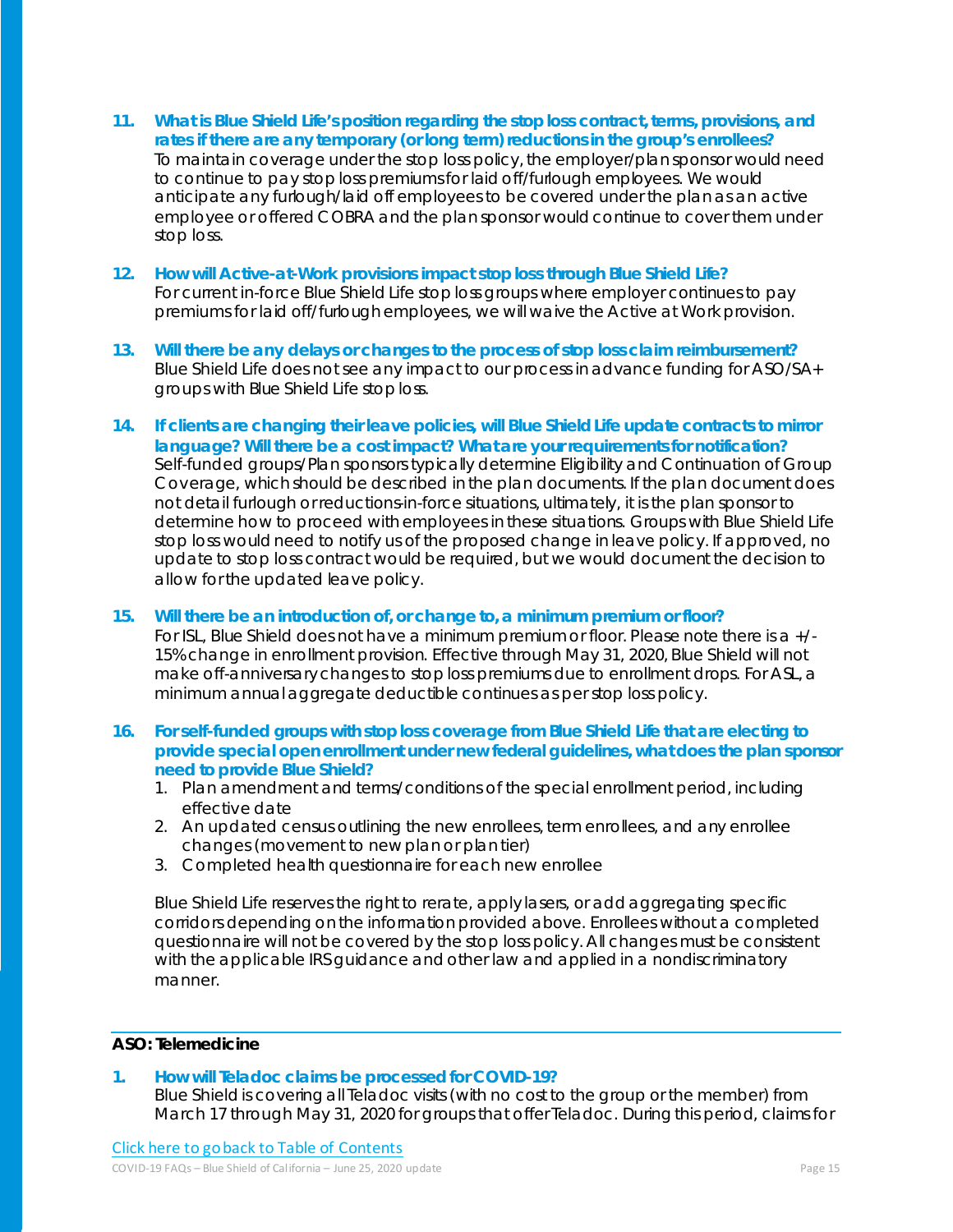Teladoc services will not be invoiced back to self-funded groups and, therefore, will not accrue toward stop loss deductibles for self-fundedgroups that have Blue Shield stop loss. Under Blue Shield's standard stop loss contract, covered telemedicine services would accrue toward the claim liability for the specific and aggregate deductible.

### **2. If a self-funded employer currently has not purchased Teladoc but wants to add Teladoc, off anniversary, will Blue Shield allow a mid-year change?**

Yes. Blue Shield will allow the addition of Teladoc off anniversary assuming the service is offered until the end of the current policy period. Please check with your account team to initiate the addition of Teladoc.

### **3. Will Blue Shield continue to cover Teladoc COVID-19 services at no member cost share beyond 5/31/20?**

No. Blue Shield is not extending coverage of Teladoc's medical and behavioral health services without cost sharing for self-funded groups beyond May 31, 2020. Groups wanting to maintain the same level of coverage extended to them by Blue Shield in response to COVID-19 can do so at their own expense and should work with their Blue Shield account manager.

### **Payments and finances**

**1. What are Blue Shield's policies for termination of benefits on delinquent payments? Will you consider a flexible payment schedule, such as an extended grace period for those who may be struggling due to COVID-19?** 

For customers who are having difficulty paying their monthly premiums, the company is offering a variety of ways to help. Blue Shield introduced a flexible payment programfor IFP and Medicare Supplemental plan members, and Small Business groups for the months of April, May, and/or June 2020. Details of this program are available *here*.

**2. How is Blue Shield is working with providers to let members know their cost sharing is waived? Will members be reimbursed if they are incorrectly charged?** Blue Shield is taking steps to keep providers informed about cost sharing changes related to COVID-19. In addition, our Appeals and Grievance teams are included in the implementationof these new regulatory requirements and will be able to assist members in resolving any incorrect cost-sharing charges.

### **3. What is the estimated cost for COVID-19 testing?**  Blue Shield is estimating that the average test cost is \$60 based on announced payment

policy for Medicare.

### **4. Does Blue Shield anticipate any pharmacy price impacts?**

There are many factors that influence the price of drugs and our pharmacy benefits. Drug shortages due to disruption to the supply chain and increased utilizationof prescription medications to treat COVID-19 symptoms could increase our costs. The pharmacy team works with the actuary team to model out potential impacts to pharmacy pricing.

### **5. Will Blue Shield be holding rates at the same level as current – how will this we be handled at the renewal?**

The impact to rates for testing and treatment of COVID-19 will depend on a group's utilization.